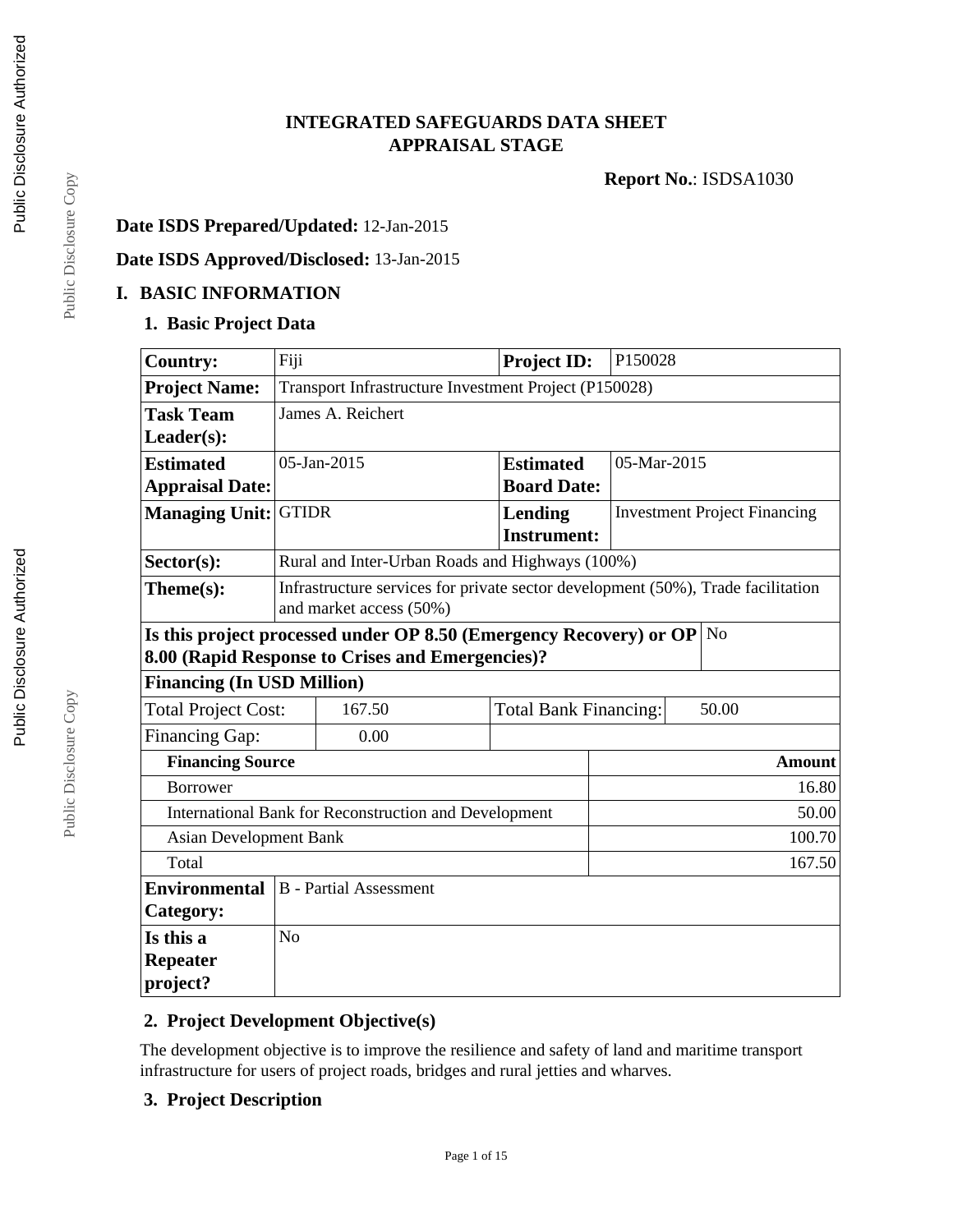The Transport Infrastructure Investment Project (TIIP), which will be jointly financed with the Asian Development Bank (ADB), consists of three components.

Component 1: Improvement of Existing Road and Maritime Sector Assets (est. US\$150.00 mil.). This component would fund works to repair, rehabilitate, reconstruct or upgrade, as appropriate, existing roads, bridges and rural jetties and wharves. It would also repair and replace existing and/or install new streetlights on selected roads, bridges and rural jetties and wharves. Where possible and appropriate, road, bridge and/or jetty sub-projects would be geographically packaged to reduce costs, attract competent contractors and maximize local impact. Two Year 1sub-projects have been identified for improvement in the upper Sigatoka Valley.

Component 2: Technical Assistance (est. US\$16.70 mil.). Technical assistance would consist of support for a project supervision team to be established at the Fiji Roads Authority (FRA) to oversee project implementation, and consultancy services for design and supervision consultants, to update standards and specifications for the country's roads and bridges, to carry out international road assessment program (iRAP) surveys and independent road safety audits, and to implement the use of geotagging and pilot open contacting.

Component 3: Capacity Building (est. US\$0.80 mil.). Under a grant from ADB, initiatives to build government capacity across several sectors will be carried out. Areas of focus are expected to include planning, assessing and managing infrastructure projects for staff from various ministries and agencies, including FRA.

The project will be co-financed with ADB and a common framework and instruments for environmental and social safeguards has been developed and agreed. The safeguards arrangements will comply with the environmental and social safeguards policies of both institutions and apply to all components of the proposed project. Review and clearance procedures during preparation and implementation and arrangements for safeguard supervision and monitoring during implementation will be the joint responsibility of both institutions. These responsibilities have been defined in a Memorandum of Understanding that was signed on December 12, 2014 and will go into effect after both projects have been approved by their respective Boards of Directors.

### **4. Project location and salient physical characteristics relevant to the safeguard analysis (if known)**

Fiji is an island country located in the South Pacific Ocean about two-thirds of the way from Hawaii to New Zealand. It has a territory of 47,329 square km spread over 332 islands, a third of which are inhabited. With a population of about 875,000, nearly 90 percent live on the three main islands of Viti Levu (10,429 sq. km), Vanua Levu (5,556 sq. km), and Taveuni (470 sq. km). Main urban centers on Viti Levu include Suva, the largest city and capital, Nadi, an important center of tourism and location of Fiji's principal international airport, and Lautoka, Fiji's second largest city. Labasa is the largest town on Vanua Levu and is the location of Fiji Sugar Corporation's only Vanua Levu sugar mill (Viti Levu has three mills).

The Fijian Islands are characterized by diverse ecosystems that include significant areas of natural forest. Wide ranges of coastal and marine ecosystems exist, ranging from extensive areas of mangroves to various coral formations.

Fiji's total land mass is 1.8 million hectares, and almost all forest cover is on communally-owned native land, with 13,960 hectares on private freehold, and 5,600 hectares on government lease land.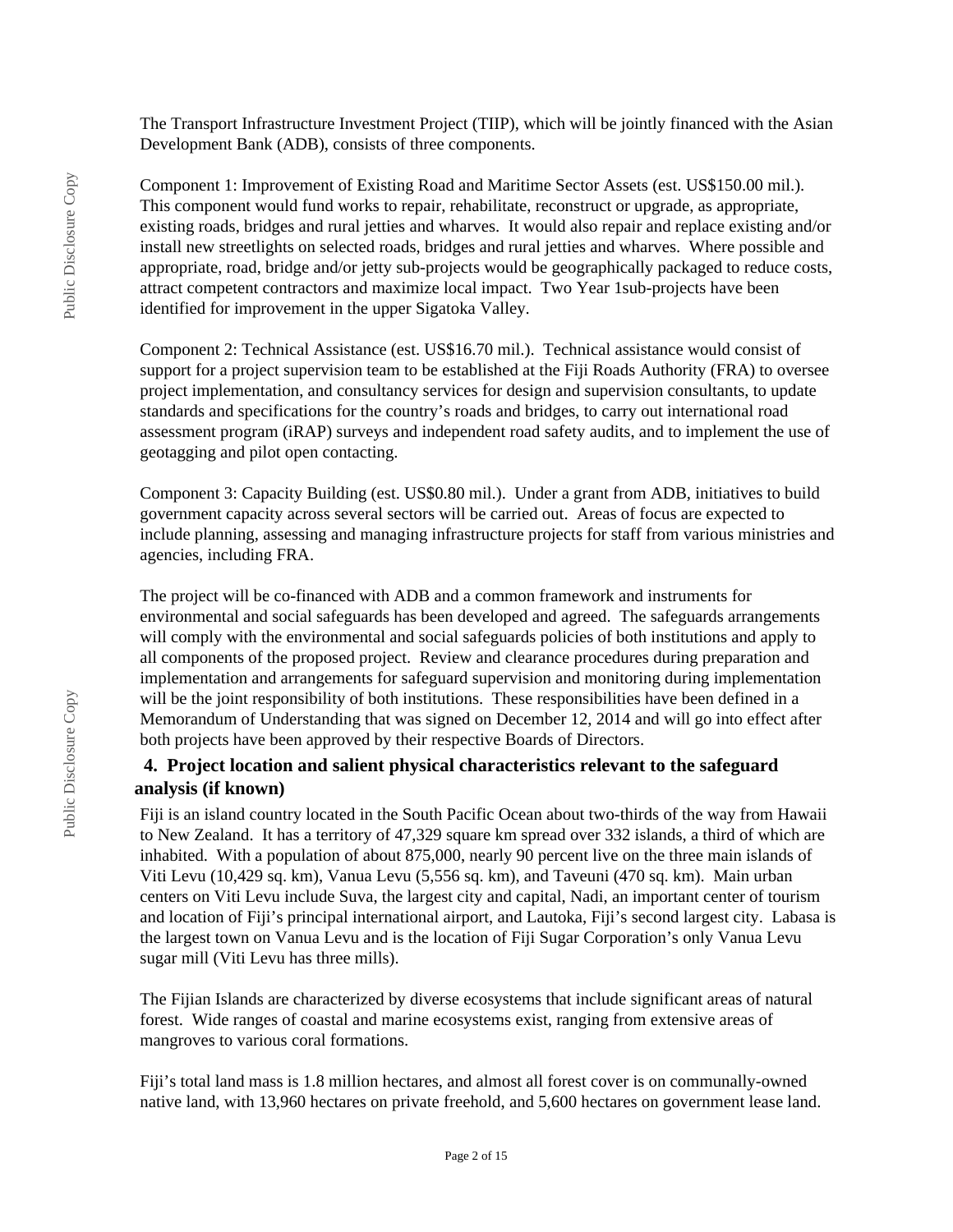Freshwater wetlands occupy 0.3 percent of Fiji's land area.

Approximately 70 percent of the main island of Viti Levu is drained by three large river systems, one of which has the largest catchment area covering one-third of the island. There are a total of ten rivers with distances ranging from 21 miles to 73 miles (the longest).

Fiji has one of the most developed economies in the Pacific due to an abundance of forest, mineral and fish resources. The main sources of GDP are its tourist industry and sugar exports.

The project will rehabilitate and upgrade selected roads, bridges and jetties at locations to be identified in coordination with the Government. Improving road sector assets will support the development of Fiji's key economic sectors, including tourism, the sugar industry, and agriculture, which employs 70 percent of the country's labor force, by providing improved, sustained and safe access to tourist areas, markets and agricultural inputs. It will also contribute to the functioning of the country's large subsistence sector and help link villages and communities to essential services, such as health care facilities and schools in Fiji.

Fiji's main environmental challenges include the degradation of land resources, climate change, increasing risk of flooding and inundation of coastal settlements, unsustainable exploitation of marine resources, waste management problems, air and water pollution.

The majority of the intended beneficiary communities for the rehabilitated road sector assets will likely be Indigenous People (IP). Fijians (Fijians and Rotumans), the indigenous people of the Fijian Islands, known as iTaukei represent 57 percent of the population (2007 census). Indo-Fijians, whose ancestors migrated to the Fijian Islands in the late 19th and early 20th centuries, make up 38 percent of the population. The remaining 5 percent consist of other minority communities, including people from various Pacific Island countries, Australia, New Zealand, the People's Republic of China, and Europe.

iTaukei culture places considerable emphasis on communal values, respect for the authority of chiefs, who are predominantly male, and the precedence of men before women. Gender dynamics are influenced by these traditional values that allow women few, if any, rights to inherit land or formally own property, or to take part in public decision-making.

However, there has been progress in improving women's rights across Fijian society as a result of the Government's many international and regional gender equality commitments. Education and employment for women have become increasingly valued, especially in socially acceptable occupations, such as professional and clerical work. In February 2014, the Government approved the National Gender Policy, which seeks to promote gender equity and equality by removing all forms of gender discrimination and inequalities to attain sustainable development.

Land in Fiji is managed through three complementary systems: (i) native land; (ii) freehold land; and (iii) crown land. Native land, which is owned by iTaukei people, accounts for about 84 percent of all land, with freehold and crown land accounting for around 8 percent each. Native and crown land cannot be bought or sold, but each is available on a leasehold basis, with leases often lasting up to 99 years, while freehold land can be bought and sold on the open market.

While minor widening or realignment of road sector assets might take place to accommodate drainage systems and/or sidewalks and to ensure safer conditions, the sub-projects are not expected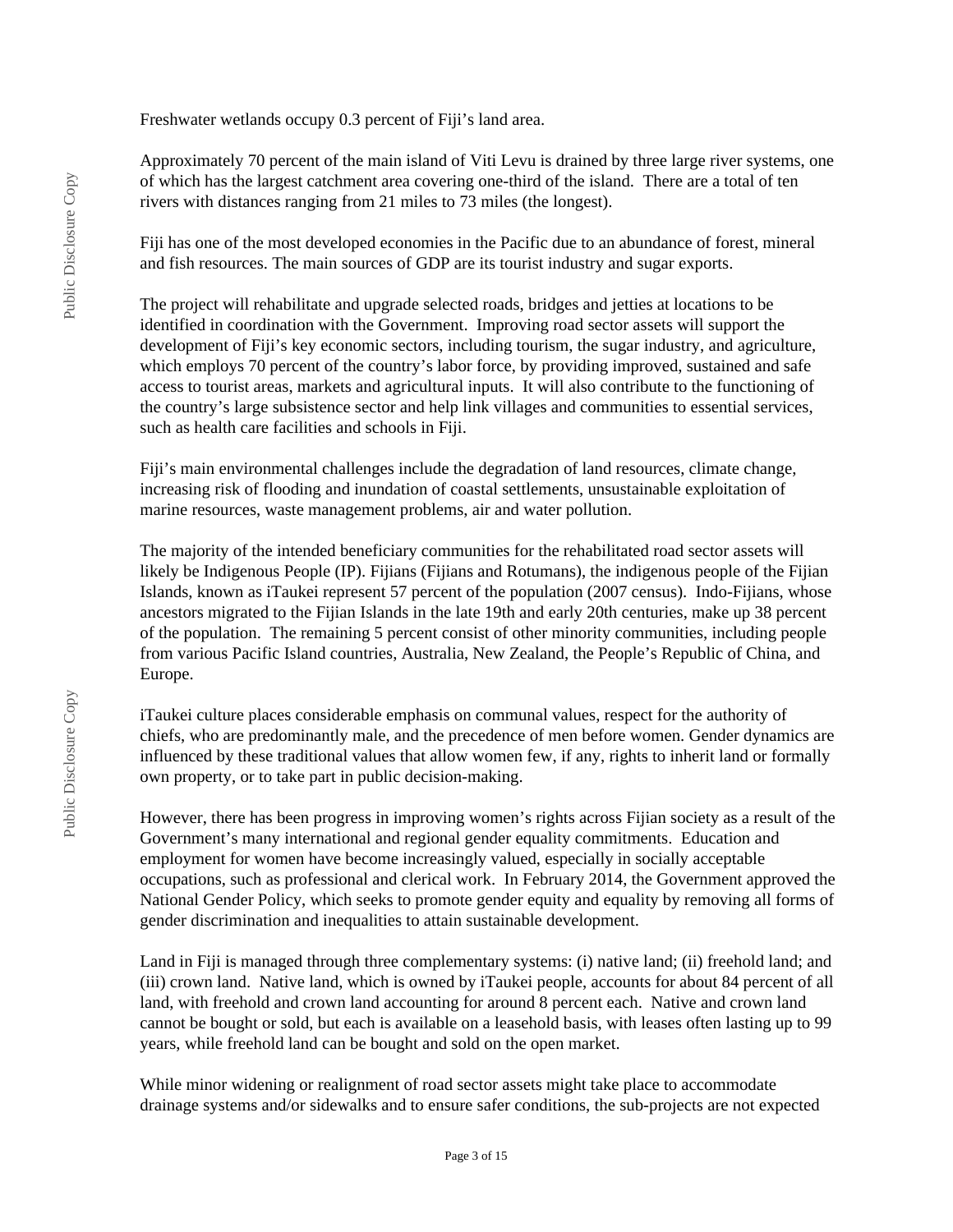to involve any significant land acquisition or resettlement. Working within the existing alignment and road reserve means very minimal impact to mangroves, forests and natural habitats.

The sub-projects will be designed in a way that is culturally appropriate and based on public consultations with communities from the area(s) where improvements will occur, and to ensure broad community support and that there are no issues or disputes with families affected by current alignments or rights-of-way (RoW).

## **5. Environmental and Social Safeguards Specialists**

Gerardo F. Parco (GENDR) Julie Babinard (GTIDR)

| <b>6. Safeguard Policies</b>                  | <b>Triggered?</b> | <b>Explanation (Optional)</b>                                                                                                                                                                                                                                                                                                                                                                                                                                                                                                                                                                                                                                                                                                                                                                                                                                                                                                                                                                                                                                                                                                                                                                                                                                                                                                                                                                                                                                                                                                                                                                                                                                                                                                                                                                                                                   |  |  |
|-----------------------------------------------|-------------------|-------------------------------------------------------------------------------------------------------------------------------------------------------------------------------------------------------------------------------------------------------------------------------------------------------------------------------------------------------------------------------------------------------------------------------------------------------------------------------------------------------------------------------------------------------------------------------------------------------------------------------------------------------------------------------------------------------------------------------------------------------------------------------------------------------------------------------------------------------------------------------------------------------------------------------------------------------------------------------------------------------------------------------------------------------------------------------------------------------------------------------------------------------------------------------------------------------------------------------------------------------------------------------------------------------------------------------------------------------------------------------------------------------------------------------------------------------------------------------------------------------------------------------------------------------------------------------------------------------------------------------------------------------------------------------------------------------------------------------------------------------------------------------------------------------------------------------------------------|--|--|
| <b>Environmental Assessment</b><br>OP/BP 4.01 | Yes               | Both Component 1 (Improvement of Existing Road and<br>Maritime Sector Assets) and Component 2 (Technical<br>Assistance) trigger OP 4.01. Component 1 will<br>rehabilitate selected roads, bridges and rural jetties and<br>wharves. Prioritization of these subprojects will be done<br>by the Government of Fiji in consultation with the<br>World Bank (WB) and ADB. The assets on the long<br>list would typically have proper reserves/rights of way,<br>and repairs and rehabilitation works are expected to be<br>carried out within existing alignments and reserves. In<br>an effort to gauge conditions on the ground, the WB<br>Team's environmental and social safeguards specialists<br>visited several hundred kilometers of roads, and dozens<br>of possible bridge and jetty locations on the islands of<br>Viti Letu, Vanua Letu, and Taveuni.<br>Detailed assessments of two sub-projects were<br>completed during project preparation and an<br>Environmental Impact Assessment (EIA) and a Land<br>Acquisition and Resettlement Plan (LARP) were<br>prepared for a river crossing and a bridge. With the<br>exception of these two sub-projects, the majority of the<br>sub-projects have yet to be identified and prepared.<br>Notwithstanding, the project is not expected to have<br>significant environmental impacts, including on natural<br>habitats or forests. This is because road and bridge<br>works will be largely limited to existing road reserves,<br>while rural jetties and wharves to be rehabilitated exist<br>and are clear of mangroves and not located within coral<br>reef areas. No physical cultural resources (PCR) were<br>observed near the roads, bridges or rural jetties and<br>wharves observed, and no PCR were found during the<br>detailed assessments for the two Year 1 sub-projects. |  |  |
|                                               |                   | Nevertheless, further screening will be completed in<br>accordance with the Environmental and Social                                                                                                                                                                                                                                                                                                                                                                                                                                                                                                                                                                                                                                                                                                                                                                                                                                                                                                                                                                                                                                                                                                                                                                                                                                                                                                                                                                                                                                                                                                                                                                                                                                                                                                                                            |  |  |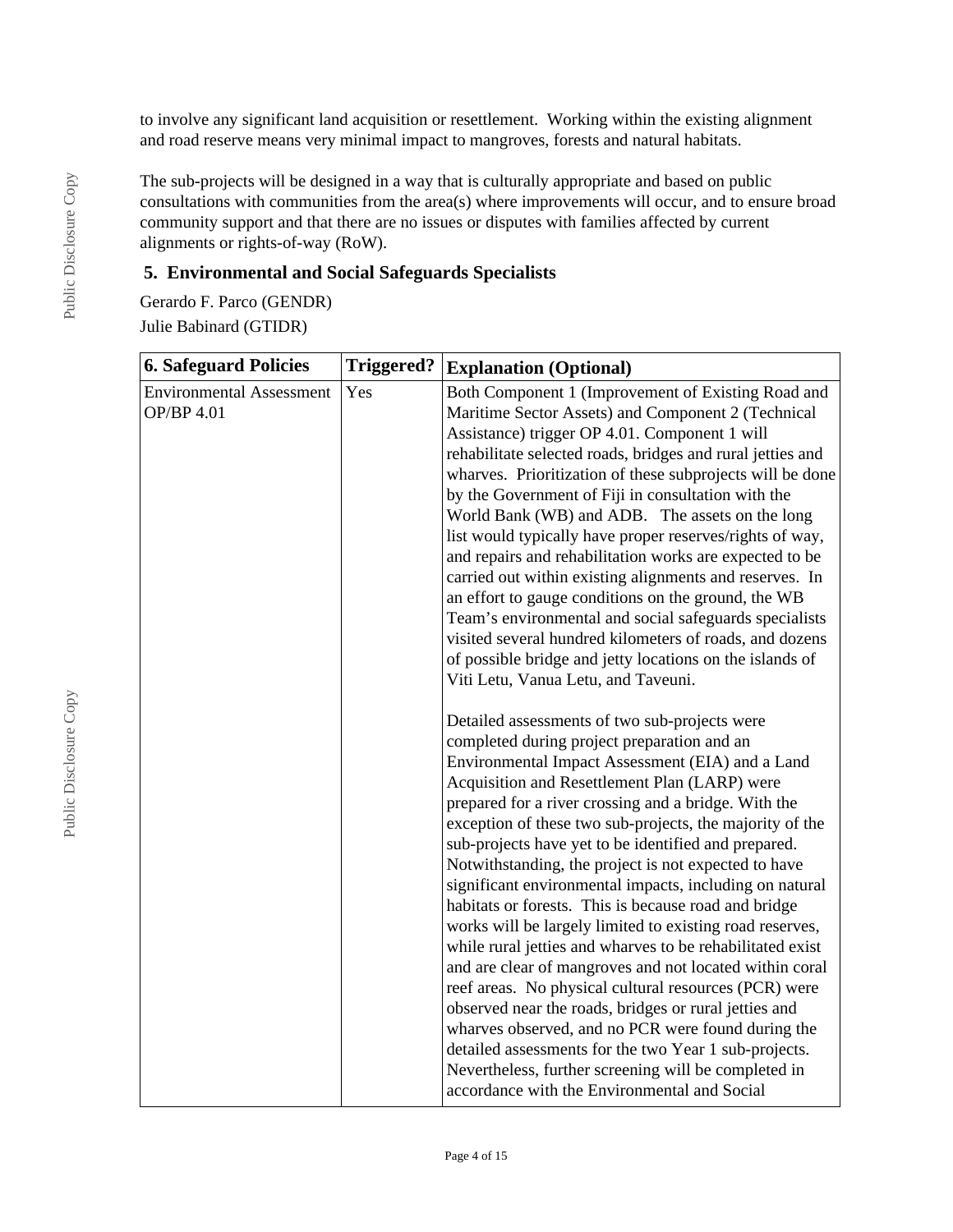|  | Management Framework (ESMF) during sub-project                                                               |
|--|--------------------------------------------------------------------------------------------------------------|
|  | identification and preparation to determine likely                                                           |
|  | impacts to natural habitats, forests and PCR. Chance-                                                        |
|  | find provisions are included in the ESMF for PCR.                                                            |
|  | Sites of quarries and material sources were also visited.                                                    |
|  | Sand and gravel sources in Fiji are sufficient and FRA                                                       |
|  | has a number of known and operating quarry sources                                                           |
|  | around the country. Quarry operations form part of the                                                       |
|  | environmental assessment, have been incorporated into                                                        |
|  | the ESMF (for the project), and will be part of the                                                          |
|  | Contractor's Environmental Management Plan (for the                                                          |
|  | Year 1 sub-projects, and future sub-projects as relevant).                                                   |
|  | Other impacts of the proposed activities are the typical                                                     |
|  | construction related impacts, including dust, noise, and                                                     |
|  | traffic due to temporary road closures/diversions which                                                      |
|  | are predictable and manageable with appropriate                                                              |
|  | controls.                                                                                                    |
|  |                                                                                                              |
|  | Potential impacts of rehabilitation works on rural jetties                                                   |
|  | and wharves will also be limited. The rural jetties and<br>wharves are generally not close to major reefs or |
|  | sensitive marine habitats. These are also clear of                                                           |
|  | mangroves. Jetty and wharf works will relate primarily                                                       |
|  | to serviceability, including, but not limited to, structural                                                 |
|  | integrity, vulnerability to adverse weather events, and/or                                                   |
|  | user safety issues. Activities may consist of repairing or                                                   |
|  | replacing platforms, pilings, and structural elements,                                                       |
|  | including reinforced concrete, steel or timber sections.                                                     |
|  | Improved facilities, such as water and sanitation                                                            |
|  | amenities for those waiting for ships and reception                                                          |
|  | facilities to treat waste from ships, may also be                                                            |
|  | provided. No change in the type or size of vessels using                                                     |
|  | any facilities is expected and as such, potentially high                                                     |
|  | impact activities, including dredging, will not be                                                           |
|  | required to fulfill the Project Development Objective in                                                     |
|  | relation to jetties and wharves. Designs to upgrade rural                                                    |
|  | jetties and wharves will incorporate adequate reception                                                      |
|  | facilities to treat waste from ships (bilge water, toilet                                                    |
|  | wastes).                                                                                                     |
|  |                                                                                                              |
|  | Component 2 consists of technical assistance (TA) and                                                        |
|  | consultancy services to help implement the project,                                                          |
|  | carry out the prioritization processes for selection of<br>sub-projects under Component 1 and design and     |
|  | supervision of the selected works, conduct road safety                                                       |
|  | audits, and upgrade design and construction standards                                                        |
|  | and specifications to be more climate resilient. The TA                                                      |
|  |                                                                                                              |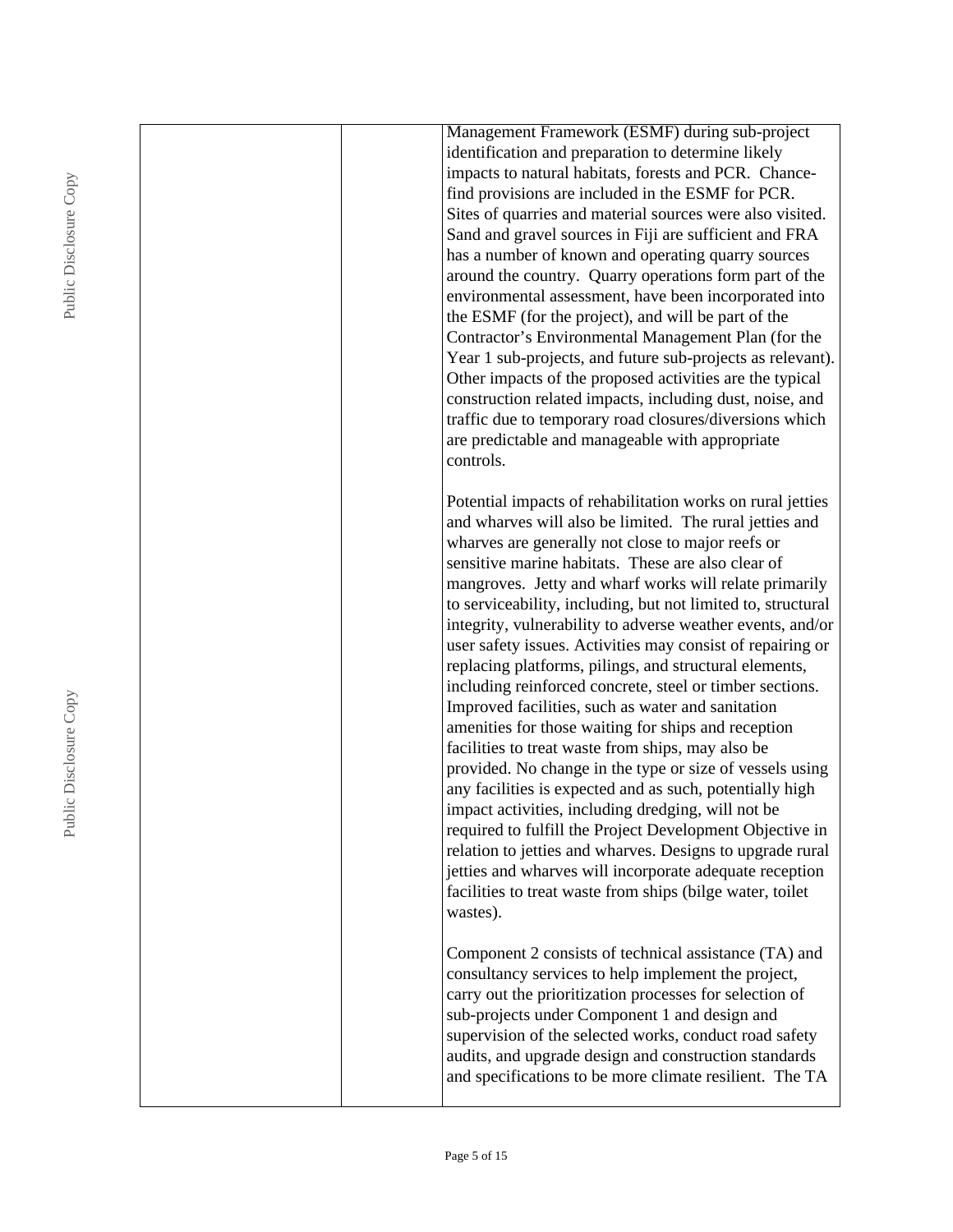| will lead to the completion of technical or engineering     |
|-------------------------------------------------------------|
| designs, or other outputs in preparation for the            |
| construction of physical infrastructure with potential      |
| physical impacts. The TA activities may have                |
| environmental and social concerns which are mostly          |
| associated with specific subsequent physical                |
| investments. In accordance with WB requirements, it         |
| was agreed with FRA that there is a need to address         |
| environmental and social issues associated with the         |
| results of the TA through the application of the ESMF       |
| designed for the project. Good environmental design         |
| will also be incorporated into the detailed plans, and      |
| include proper drainage, improved access for persons        |
| with disabilities, etc., to ensure safeguard compliance.    |
| Terms of Reference for the consultants will include the     |
| need to ensure compliance with the ESMF requirements.       |
| The project is an environmental Category B project for      |
| reasons cited in preceding paragraphs.                      |
|                                                             |
| This project is co-financed with ADB. All safeguard         |
| instruments, including the ESMF, Environmental $\&$         |
| Social Management Plans (ESMP), LARF, and LARP              |
| have been drafted and include the p reparation of           |
| required World Bank environmental and social                |
| safeguards instruments. More detailed instrument            |
| requirements are described for each policy below.           |
| The overarching safeguard instrument is an ESMF,            |
| which has been prepared in order to establish key           |
| environmental and social principles and standards for       |
| the sub-projects. It also includes a risk screening tool, a |
| description of the legal framework, as well as              |
| institutional arrangements for implementation. The          |
| ESMF follows the general process for an environmental       |
| assessment and review framework (EARF) as set out in        |
| ADB Safeguard Policy Statement 2009, as well as those       |
| elements required by WB's OP 4.01 in respect of             |
| ESMF. The result is a blended document suitable for         |
| meeting the policy requirements of both ADB and WB.         |
| An ESMP has also been prepared for what is expected         |
| to be Year 1 sub-projects, which constitutes ADB's          |
| sample project. Separate ESMPs will be prepared for         |
| subsequent sub-projects.                                    |
| During project design, the WB requirement for social        |
| assessments was met in parallel with ADB's                  |
|                                                             |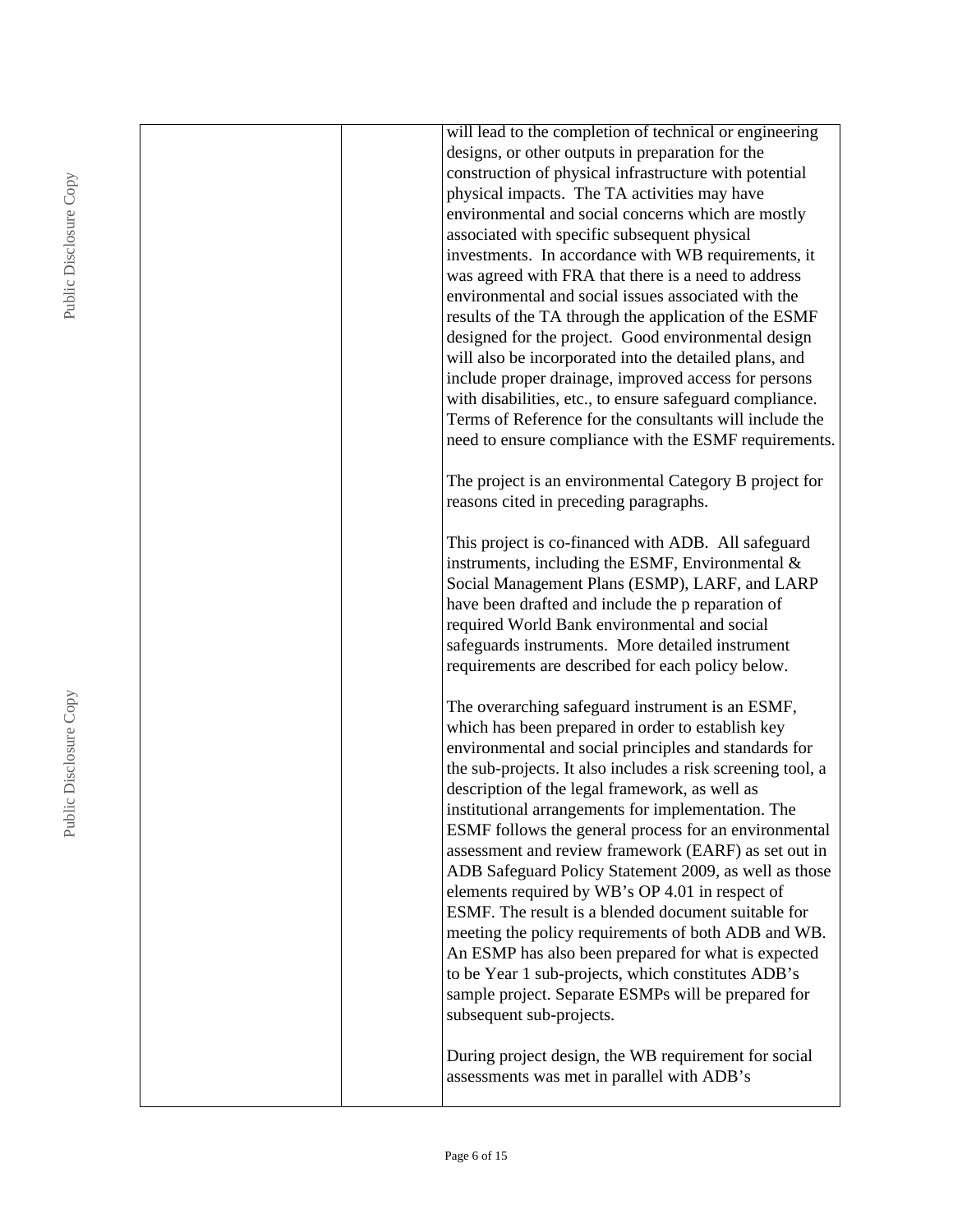|                                |     | requirement for poverty and social assessments (PSA).<br>During implementation, sub-projects will be screened<br>using the screening process established by the ESMF,<br>including consideration of social issues. Environmental<br>assessments prepared for sub-projects will include<br>consideration of social issues relevant to each sub-<br>project.                                                                                                                                                                                                                                                               |
|--------------------------------|-----|--------------------------------------------------------------------------------------------------------------------------------------------------------------------------------------------------------------------------------------------------------------------------------------------------------------------------------------------------------------------------------------------------------------------------------------------------------------------------------------------------------------------------------------------------------------------------------------------------------------------------|
|                                |     | The Government will be responsible for preparing the<br>required safeguards documents and ensuring proper<br>consultation, while both WB and ADB will supervise<br>and guide the implementation process. During sub-<br>project identification and project implementation ADB<br>and WB will field joint missions to ensure safeguard<br>implementation is being carried out in accordance with<br>the approved LARP and Construction ESMPs.                                                                                                                                                                             |
|                                |     | Material sources and quarries will be determined once<br>sub-projects are identified. These material sources and<br>quarries will be included as part of the scope of ESMPs.                                                                                                                                                                                                                                                                                                                                                                                                                                             |
|                                |     | Free, prior and informed consultations with project<br>communities and key stakeholders on project design and<br>related arrangements will be organized during<br>preparation of future sub-projects to confirm broad<br>community support, and during implementation, as<br>required, in compliance with WB safeguard policies.<br>All required environmental and social safeguard<br>documents (ESMF, ESMP, LARF, LARP) were<br>disclosed on FRA's website on January 13, 2015. A<br>formal grievance mechanism, as well as a monitoring<br>framework, has also been established and included in all<br>documentation. |
| Natural Habitats OP/BP<br>4.04 | Yes | TIt is possible that future sub-projects will affect natural<br>habitats. Accordingly, this has been triggered so that<br>future sub-project preparation requires the assessment of<br>natural habitats and the effective incorporation of<br>mitigation measures into future safeguard documents.<br>The ESMF screens proposed sub-projects for impacts on<br>Natural Habitats, which will be assessed as part of the<br>EIA process. The ESMP will have mitigation measures<br>necessary to protect and conserve Natural Habitats.                                                                                     |
| Forests OP/BP 4.36             | No  | The project is not expected to impact natural forests<br>(mangroves and terrestrial forests). This is because road<br>and bridge works will be largely limited to existing road<br>reserves, while rural jetties and wharves to be<br>rehabilitated exist and are clear of mangroves. Given the                                                                                                                                                                                                                                                                                                                          |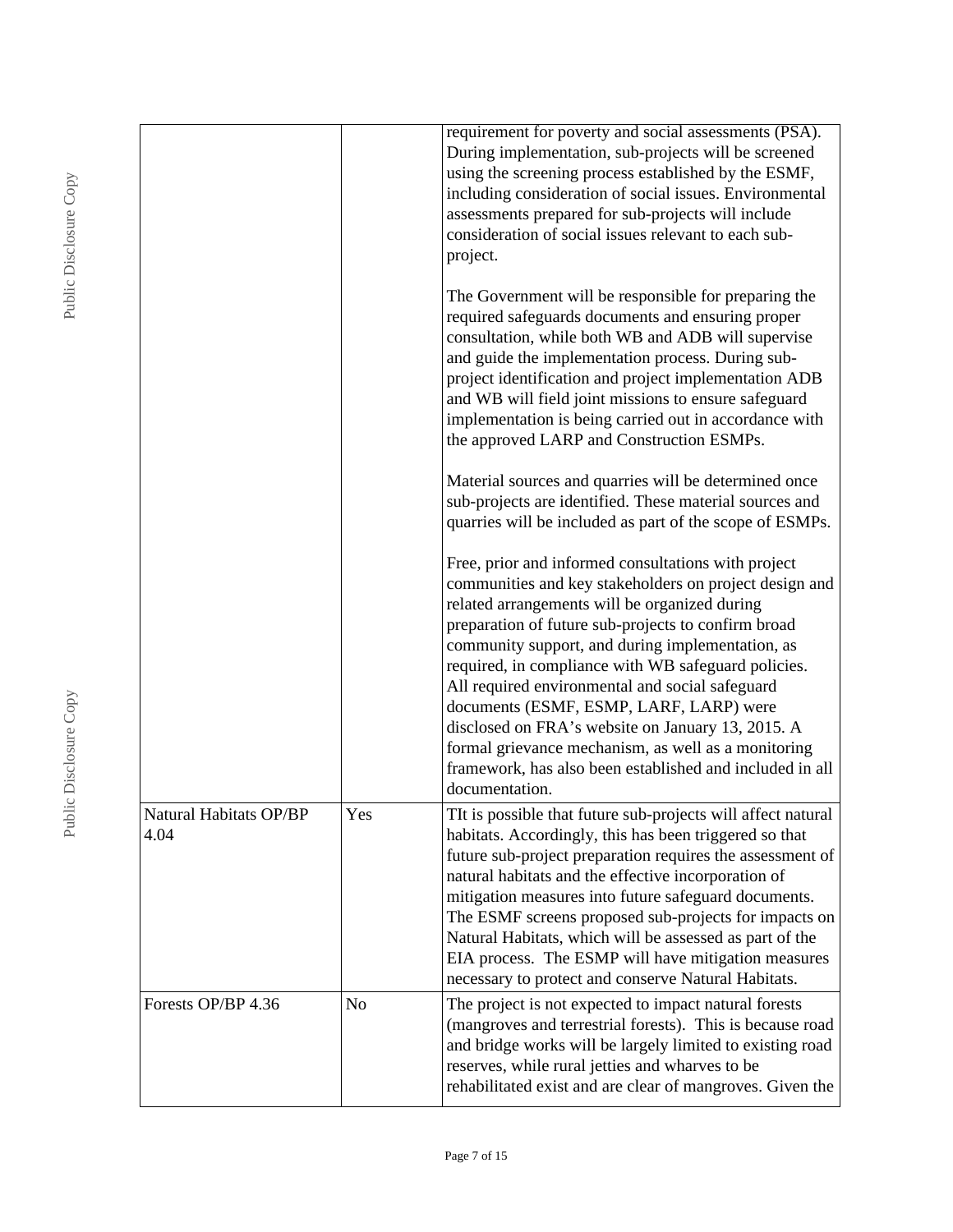|                                                 |                | nature of the project (limited additional land-take and<br>location etc.), the OP is not triggered.                                                                                                                                                                                                                                                                                                                                                                                                                                                                                                                                                                                                                                                               |
|-------------------------------------------------|----------------|-------------------------------------------------------------------------------------------------------------------------------------------------------------------------------------------------------------------------------------------------------------------------------------------------------------------------------------------------------------------------------------------------------------------------------------------------------------------------------------------------------------------------------------------------------------------------------------------------------------------------------------------------------------------------------------------------------------------------------------------------------------------|
| Pest Management OP 4.09                         | N <sub>o</sub> | The project will not procure pesticides or pesticide<br>application equipment. The project will not lead to a<br>potential increase in pesticide usage.                                                                                                                                                                                                                                                                                                                                                                                                                                                                                                                                                                                                           |
| Physical Cultural Resources   Yes<br>OP/BP 4.11 |                | Construction works and road realignments can cause an<br>impact on cultural or historic sites of significance,<br>particularly where earthworks are required. The<br>Museum of Fiji has no records of sites of cultural or<br>historic significance within the area where earthworks<br>and vegetation clearance is to occur for road<br>realignment and construction of new structures for the<br>Year 1 sub-projects, it is possible that unidentified sites<br>may be uncovered during construction. It is also<br>possible that, given the broad geographical spread of the<br>project, PCR may be identified during preparation or<br>implementation of future sub-projects. Accordingly,<br>chance-find provisions have been incorporated into the<br>ESMF. |
| Indigenous Peoples OP/BP<br>4.10                | Yes            | The proposed project will trigger the World Bank's<br>Operational Policy (OP) 4.10 on Indigenous Peoples<br>(IP). Except for Year 1 sub-projects, where activities<br>will take place in the upper Sigatoka Valley, the location<br>of all sub-project areas is unknown. However, the social<br>assessment carried out during project preparation<br>identified that project beneficiaries are expected to be<br>indigenous iTaukei, who own nearly 90 percent of all<br>the land in Fiji.                                                                                                                                                                                                                                                                        |
|                                                 |                | A stand-alone Indigenous Peoples Plan (IPP) will not be<br>prepared for the project as the majority of communities<br>that will benefit by from the sub-projects are expected to<br>be communities of iTaukei living on traditionally<br>tenured land. Instead, issues relevant for preserving the<br>interests and livelihoods of the indigenous population,<br>as well as for maintaining its cultural and<br>socioeconomic traditions, will be integrated within the<br>project design and implementation phases.                                                                                                                                                                                                                                              |
|                                                 |                | The proposed project will trigger the World Bank's<br>Operational Policy (OP) 4.10 on Indigenous Peoples<br>(IP). Except for Year 1 sub-projects, where activities<br>will take place in the upper Sigatoka Valley, the location<br>of all sub-project areas is unknown. However, the social<br>assessment carried out during project preparation<br>identified that project beneficiaries are expected to be<br>indigenous iTaukei, who own nearly 90 percent of all                                                                                                                                                                                                                                                                                             |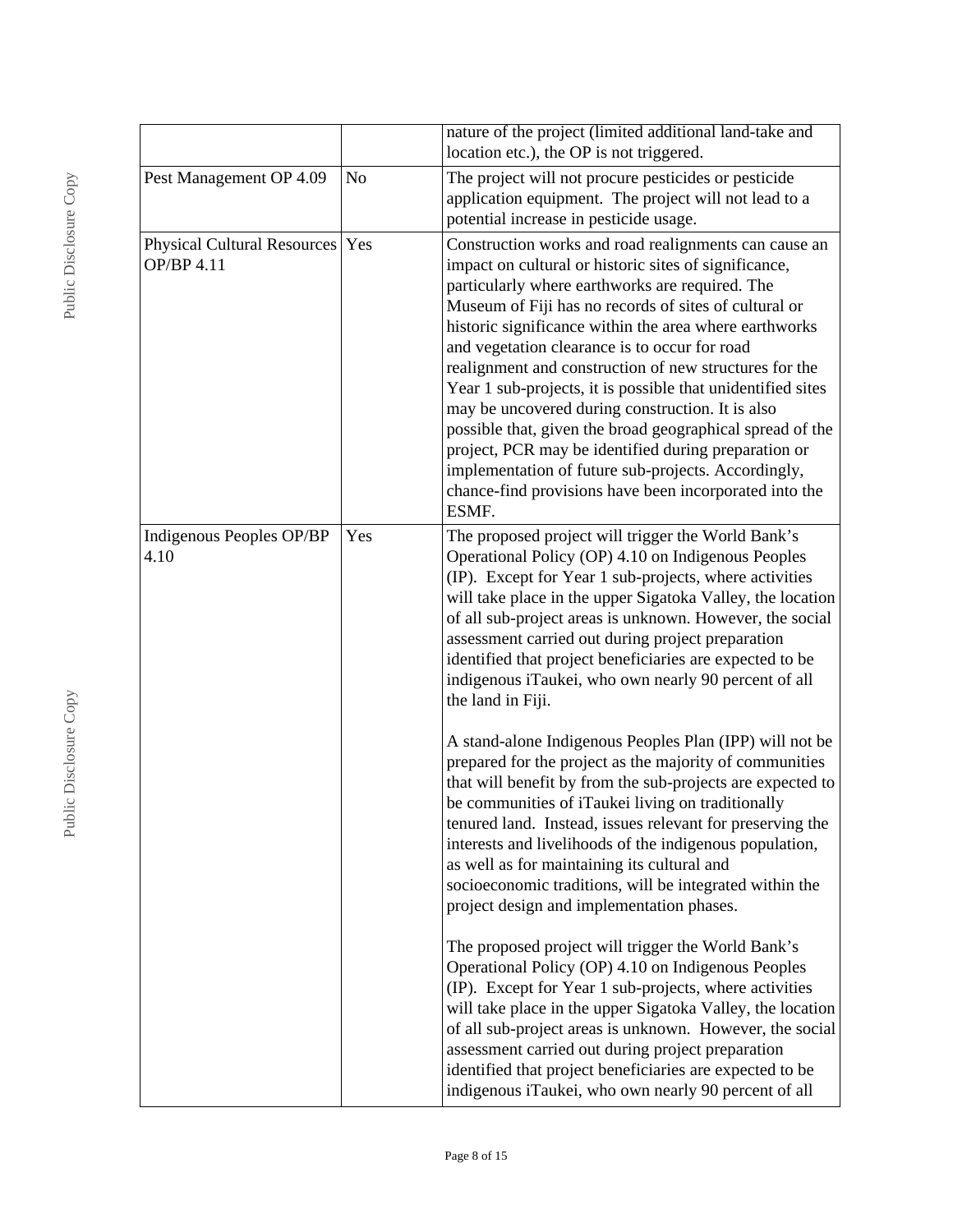|                                               |     | the land in Fiji.                                                                                                                                                                                                                                                                                                                                                                                                                                                                                                    |
|-----------------------------------------------|-----|----------------------------------------------------------------------------------------------------------------------------------------------------------------------------------------------------------------------------------------------------------------------------------------------------------------------------------------------------------------------------------------------------------------------------------------------------------------------------------------------------------------------|
|                                               |     | A stand-alone Indigenous Peoples Plan (IPP) will not be<br>prepared for the project as the majority of communities<br>that will benefit by from the sub-projects are expected to<br>be communities of iTaukei living on traditionally<br>tenured land. Instead, issues relevant for preserving the<br>interests and livelihoods of the indigenous population,<br>as well as for maintaining its cultural and<br>socioeconomic traditions, will be integrated within the<br>project design and implementation phases. |
|                                               |     | To ensure compliance with OP 4.10, guidance provided<br>in the Environmental and Social Safeguard Instruments<br>for the Pacific including elements of an IPP will be<br>incorporated into sub-project design. This guidance is<br>included in the project ESMF. As a result, where<br>appropriate, elements of an IPP will be integrated into<br>the social assessment and LARP if a sub-project creates<br>resettlement impacts, or the EIA and/or ESMP if no<br>resettlement impacts are created.                 |
|                                               |     | The Government will organize free, prior and informed<br>consultations with the affected communities for each<br>sub-project and ensure that there is broad community<br>support for the proposed sub-project(s). WB<br>requirements for the social assessment have been met in<br>parallel with ADB's requirement for the PSA.                                                                                                                                                                                      |
| <b>Involuntary Resettlement</b><br>OP/BP 4.12 | Yes | While land acquisition or resettlement is expected to be<br>minor, a LARF has been prepared to serve as the<br>umbrella social safeguard document for mitigating any<br>potential impact linked to land acquisition and<br>resettlement, following ADB and WB requirements.<br>Duringsub-project preparation that involves land<br>acquisition or resettlement, Government will be<br>responsible for preparing LARPs to help guide the<br>implementation process and serve as documentation for<br>compensation.    |
|                                               |     | A LARP was prepared for the WB's Year 1 sub-project/<br>ADB's sample sector project. For the Year 1 sub-<br>projects, consultations took place in four sites along the<br>Sigatoka Valley Road with community members and<br>representatives of the villages and provincial councils to<br>ensure that people were informed about the project and<br>had the opportunity to raise concerns. These<br>communities strongly supported the sub-projects as the                                                          |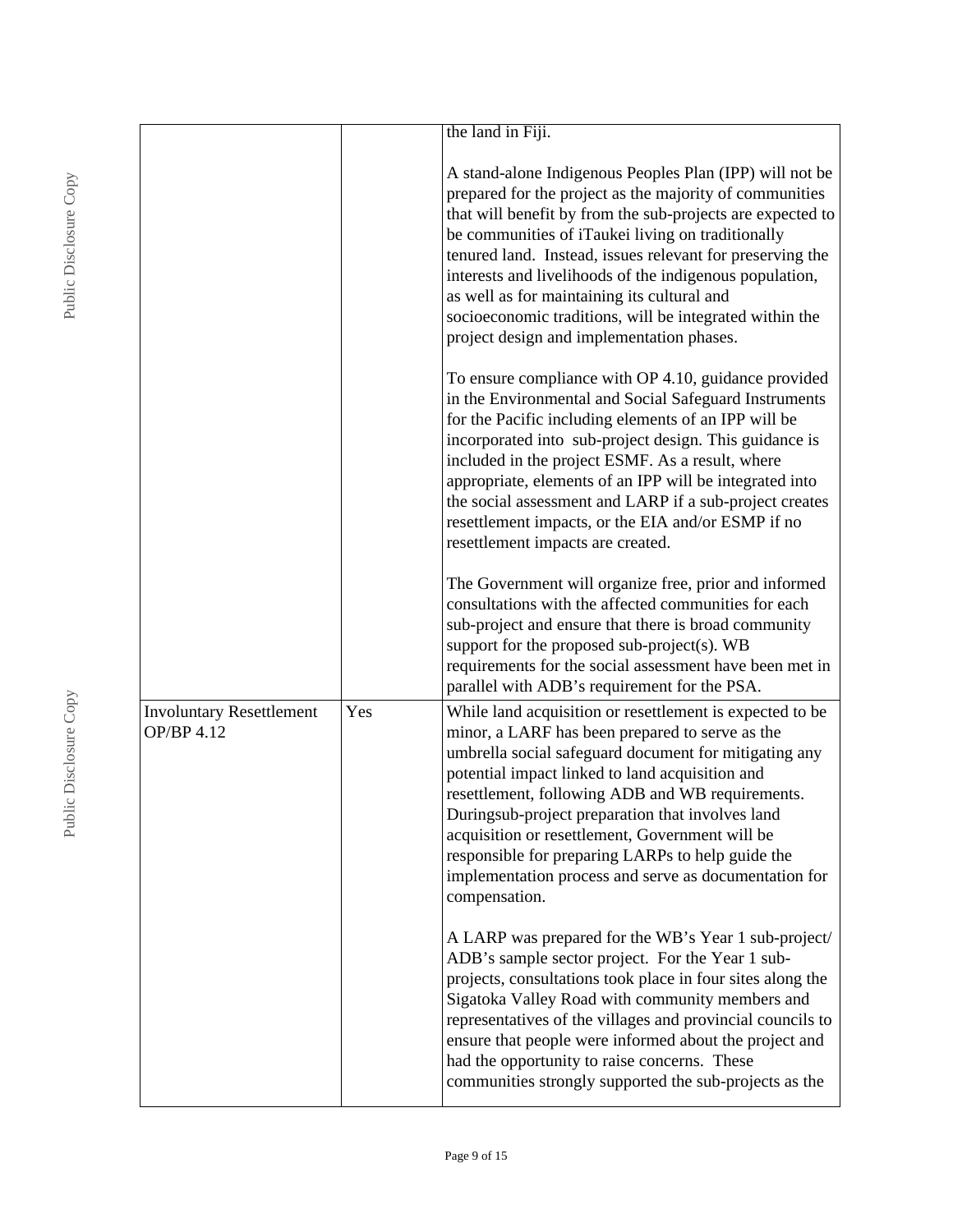|                                                   |                | improved bridge and crossing will increase the safety of<br>road users and pedestrians, while ensuring access and<br>better quality crossings.                                                                                                                                                                                                                                                                                               |
|---------------------------------------------------|----------------|----------------------------------------------------------------------------------------------------------------------------------------------------------------------------------------------------------------------------------------------------------------------------------------------------------------------------------------------------------------------------------------------------------------------------------------------|
|                                                   |                | The frameworks prepared for the project and the ESMP<br>and LARP prepared for the for WB Year 1 sub-project/<br>ADB's sample project were prepared in consultation<br>with key stakeholders and potentially affected people.<br>The details of these consultations are documented in the<br>relevant documents and were disclosed on FRA's<br>website and the Bank's InfoShop on January 13, 2015,<br>and will be uploaded to ADB's website. |
| Safety of Dams OP/BP 4.37 No                      |                | The project will not finance construction of dams or<br>support or depend on the operation of any existing dam.                                                                                                                                                                                                                                                                                                                              |
| Projects on International<br>Waterways OP/BP 7.50 | N <sub>0</sub> | Not applicable.                                                                                                                                                                                                                                                                                                                                                                                                                              |
| Projects in Disputed Areas<br>OP/BP 7.60          | N <sub>0</sub> | Not applicable.                                                                                                                                                                                                                                                                                                                                                                                                                              |

## **II. Key Safeguard Policy Issues and Their Management**

### *A. Summary of Key Safeguard Issues*

#### **1. Describe any safeguard issues and impacts associated with the proposed project. Identify and describe any potential large scale, significant and/or irreversible impacts:**

No large scale, significant or irreversible impacts will be created by the project.

FRA, ADB and WB have developed a harmonized approach for managing environmental and social safeguards requirements to ensure compliance with ADB's Safeguard Policy Statement 2009 (SPS) and the World Bank's Safeguard Policies. The risk of disagreement between the donors on the quality of outputs will be mitigated by continued close coordination and consultation between ADB and WB throughout implementation. Donors have agreed to field joint missions to supervise implementation and will sign an MoU defining steps to resolve any differences that might arise.

In addition to compliance with ADB and WB requirements, social and environmental assessments and clearances of sub-projects under TIIP will comply with Fijian laws (The Land Sales Act 1974, The State Acquisition of Land Act 1998, the Land Use Decree 2010, The Environment Act 2005 and other relevant national legislation), ADB's Safeguard Policy Statement 2009 (SPS), and the World Bank's Operation Policy 4.01 (OP 4.01). Both ADB and WB will clear all safeguard documents at appropriate milestones (contract award and commencement of works, etc.).

The main environmental issues are expected to be impacts on physical and biological resources close to road, bridge, and rural jetty/wharf infrastructure, which will be rehabilitated under TIIP. Repairs and rehabilitation works are expected to be carried out within existing alignments and rights-of-way. There is the possibility for unintended impacts, such as improper disposal of excess material or siltation of streams and rivers along alignments or within sub-project areas. Typical construction related impacts are also expected, such as dust, noise, and impacts from temporary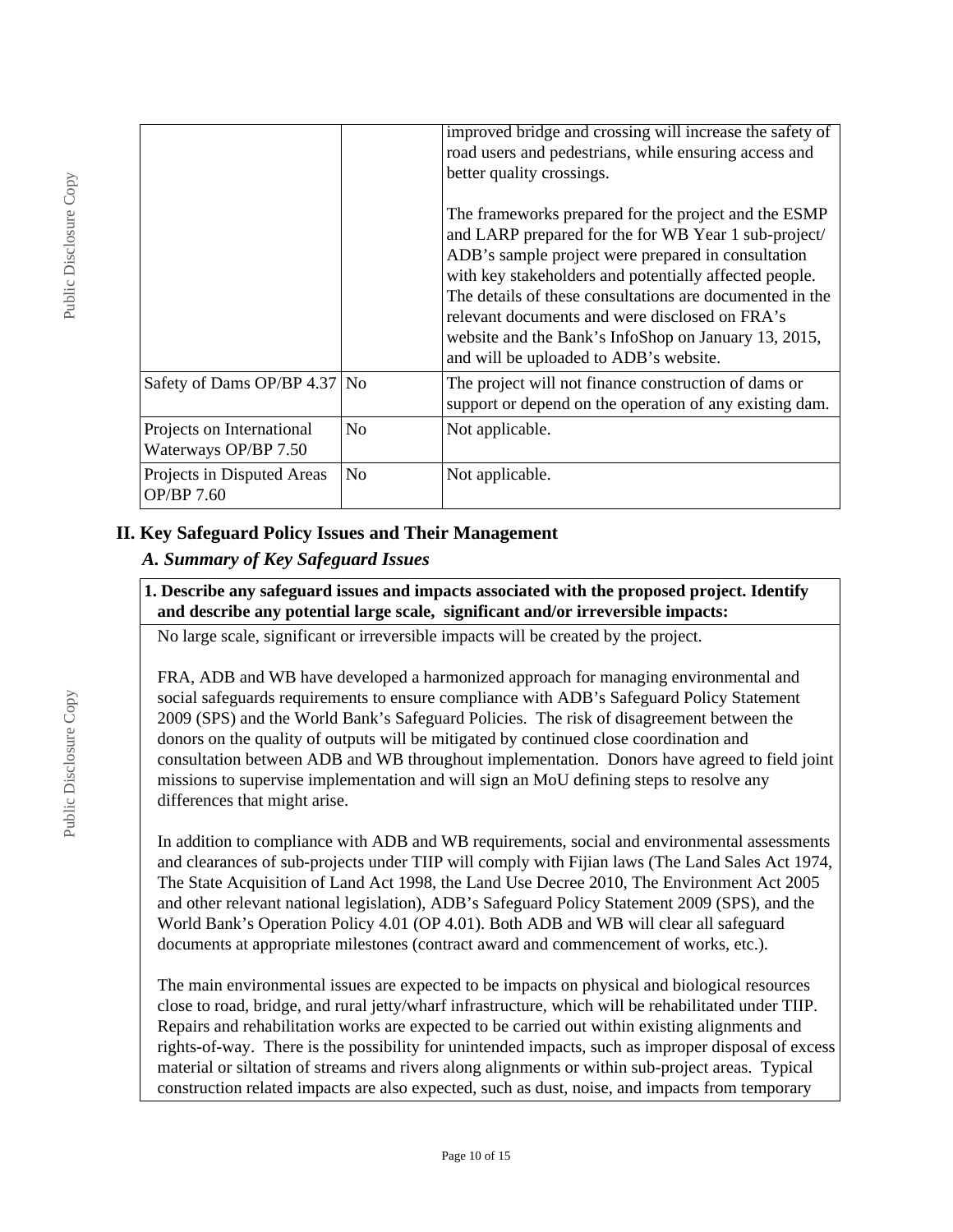camps. A possible major impact comes from the operation of material quarries and burrow pits.

TIIP triggers Environmental Assessment (OP 4.01), Natural Habitats (OP 4.04) and Physical Cultural Resources (OP 4.11). An ESMF has been prepared to screen all sub-projects for safeguards impacts. The ESMF will guide the FRA in determining the proper safeguards instruments needed to prepare subsequent sub-projects based on the results of the screening. To address issues related to potential impacts on natural habitats, the ESMF will screen and assess possible impacts through an EIA. Impacts to Physical Cultural Resources will also be addressed through the ESMF and EIA. Since roads will be rehabilitated under TIIP, excavation works, and the possibility for chance finds, are possible. Accordingly a chance- find procedure has been included in the ESMF and will be mandatory for all works contracts.

For the Year 1 sub-projects (Narata Bridge and Matewale Crossing in the upper Sigatoka Valley), an environmental impact assessment (Initial Environmental Examination, or IEE) was prepared and disclosed. The Environmental and Social Management Plan from this IEE will be included as part of the contractual obligations of the winning contractor(s).

The project also triggers OP 4.12 on Involuntary Resettlement, due to the potential for small amounts of land acquisition or minor land impacts during implementation. A LARF was prepared to address any land changes or impacts to livelihoods that might occur as a result of involuntary acquisition of assets and/or change in land use, including provision for compensation and rehabilitation assistance which may occur throughout the life of the project. LARPs were prepared for the two Year 1 sub-projects. For subsequent sub-project preparation involving land acquisition or resettlement, Government will be responsible for preparing land acquisition and resettlement plans (LARP) to help guide the implementation process and serve as documentation for compensation.

The project triggers OP4.10 on Indigenous People (IP), as the majority of the beneficiaries in the project areas are expected to be iTaukei, or indigenous Fijians. The social assessment completed during preparation reported that the iTaukei will constitute the overwhelming majority of project beneficiaries and live on native iTaukei land that is administered by mataqalis (clans). This land cannot be sold and remains forever as property of the landowning unit, unless sold to the State and used solely for public purposes. Because the overwhelming majority of beneficiaries are expected to be indigenous people, project implementation will not require a separate Indigenous Plan or an Indigenous Peoples Planning Framework. Instead, the elements of an IP plan will be integrated into the design of sub-projects in accordance with the guidelines included in the Environmental and Social Instruments for the Pacific. A well-definedconsultation process has been identified and agreed involving free, prior and informed consultations. Such a process has already taken place for the Year 1 sub-projects.

Public consultations for the project's safeguards instruments have been conducted and disclosed. An appropriate grievance redress mechanism (GRM) forms part of the ESMF. This has been disclosed in the communities for Year 1 sub-projects and will also be adequately publicized in local communities adjacent to all future construction activities of the project once these subprojects have been identified and included in the project. The FRA has instituted safeguards monitoring procedures and will assign a Safeguards Specialist as part of the PST. During subproject identification and project implementation ADB and WB will work jointly to ensure safeguard implementation is being carried out in accordance with the approved Resettlement Action Plan and Construction ESMPs.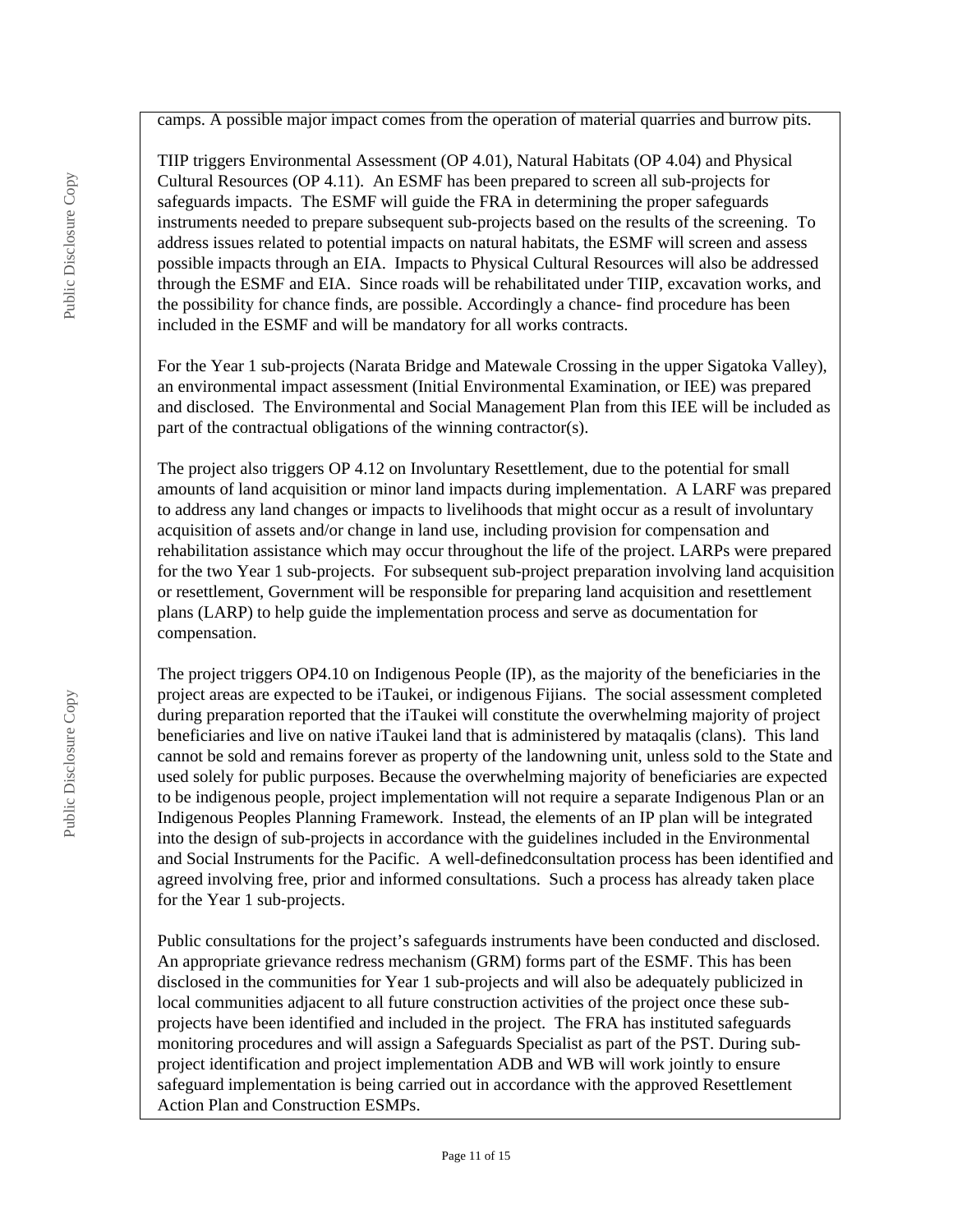#### **2. Describe any potential indirect and/or long term impacts due to anticipated future activities in the project area:**

The generally small scale of the projects complimented by the environmental and social screening and impact management/mitigation requirements established by the ESMF and LARF, and the sub-project screening criteria (which includes that sub-projects can only be Category B or C) will ensure that the project will not create any potential indirect and/or long term impacts.

#### **3. Describe any project alternatives (if relevant) considered to help avoid or minimize adverse impacts.**

Project alternatives will be examined during the sub-project screening process where environmental and social impacts will be considered. If similar development outcomes can be achieved from a project with lower impacts (assuming other criteria are met), then preference in the sub-project selection process will be given to this project. For year 1 sub-project activities, design alternatives have been considered as to maximize project benefits while minimizing impacts.

### **4. Describe measures taken by the borrower to address safeguard policy issues. Provide an assessment of borrower capacity to plan and implement the measures described.**

The Borrower has agreed to fully implement the safeguard instruments. Although the FRA and associated agencies have good capacity to fulfill their respective mandates, their very limited exposure to projects funded by either the ADB or the WB has led to the inclusion of capacity development activities under the Project. ADB and WB have agreed to field joint missions to supervise implementation. The objective is to provide a clear and common approach to the FRA to ensure compliance, manage risks, and build capacity.

### **5. Identify the key stakeholders and describe the mechanisms for consultation and disclosure on safeguard policies, with an emphasis on potentially affected people.**

Beneficiary communities and local stakeholders were provided with relevant information about the project, its land acquisition requirements, and policies on compensation and entitlements during preparation of the LARF and LARP. For each sub-project, the draft LARP was disclosed to project beneficiaries and stakeholders, and an information booklet will be available in English and Fijian that summarizes entitlements and other relevant information. The draft LARP has been uploaded to FRA's website. FRA, the Provincial Council and the TLTB iTaukei Land Trust Board (TLTB) will continue to consult and engage with landowners and tenants prior to and throughout project implementation. More focused consultations with beneficiaries will take place after detailed designs are available and prior to the commencement of any works to enable compilation of a full census and inventory of assets. The cut-off date for entitlement eligibility will be the date the census is completed, after which the entitlement matrix will be updated and included in the final LARP. FRA, in coordination with community leaders and representatives from the Department of Lands and TLTB, will inform affected parties in advance of Government intent to acquire land, and will respond to all compensation related inquiries. All consultations with the affected communities will be documented and follow the requirements established in the safeguard documentation. A GRM has been established for the project and will apply for each sub-projects.

#### *B. Disclosure Requirements*

| <b>Environmental Assessment/Audit/Management Plan/Other</b> |                |  |  |
|-------------------------------------------------------------|----------------|--|--|
| Date of receipt by the Bank                                 | $13$ -Jan-2015 |  |  |
| Date of submission to InfoShop                              | $13$ -Jan-2015 |  |  |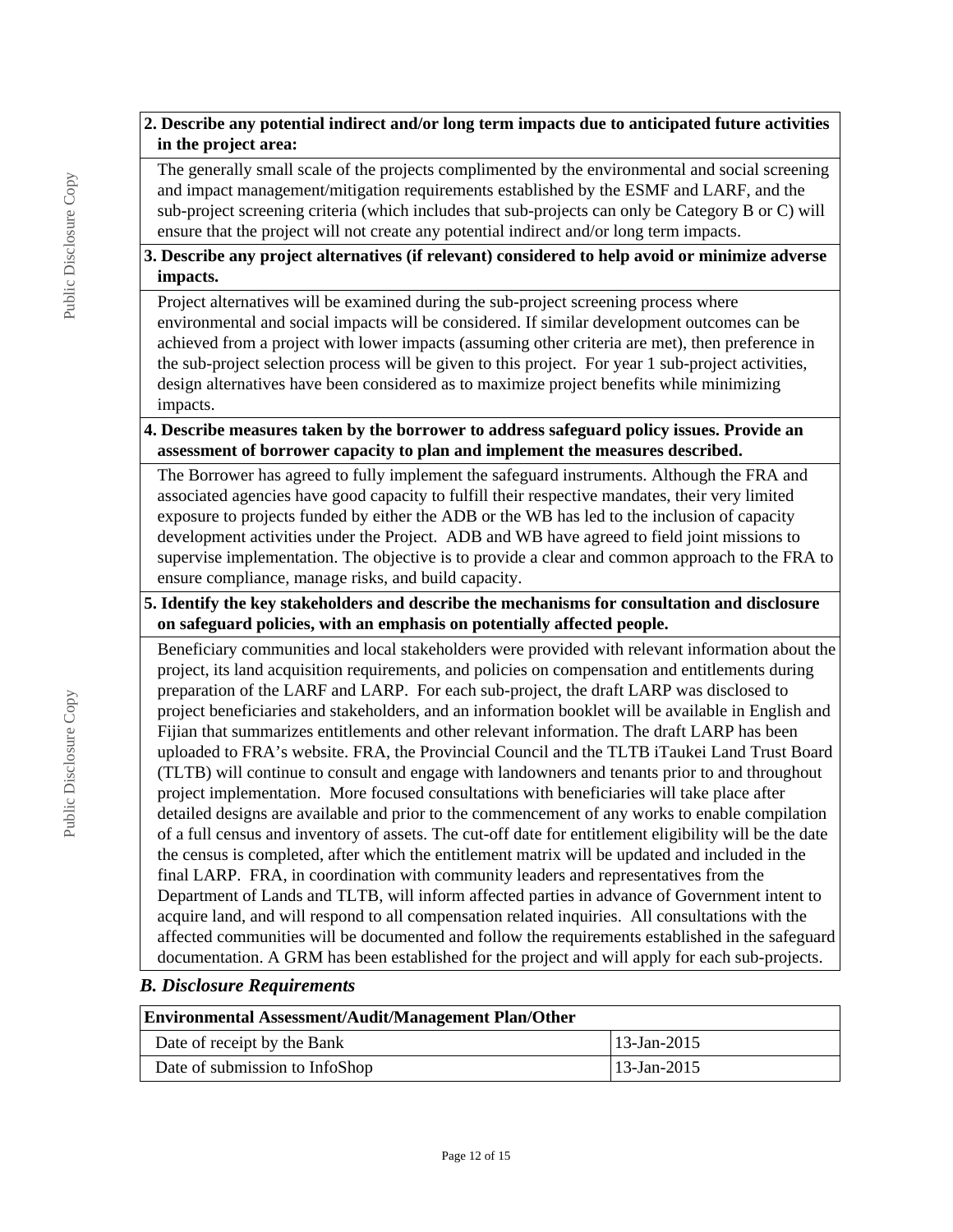|                                               | For category A projects, date of distributing the Executive<br>Summary of the EA to the Executive Directors                                                                                                                                                                                                                                                                                |                                                                            |
|-----------------------------------------------|--------------------------------------------------------------------------------------------------------------------------------------------------------------------------------------------------------------------------------------------------------------------------------------------------------------------------------------------------------------------------------------------|----------------------------------------------------------------------------|
| "In country" Disclosure                       |                                                                                                                                                                                                                                                                                                                                                                                            |                                                                            |
| Fiji                                          |                                                                                                                                                                                                                                                                                                                                                                                            | 13-Jan-2015                                                                |
| Comments:                                     | The Initial Environmental Examination and (IEE) Environmental and Social<br>Management Plan (ESMP) for Sigatoka Valley Road - Bridge Rehabilitation (Year 1<br>sub-projects) were disclosed on FRA's website in October 2014 under ADB's project.<br>Note that the IEE/ESMP was revised after appraisal and redisclosed on FRA's                                                           |                                                                            |
|                                               | website.                                                                                                                                                                                                                                                                                                                                                                                   |                                                                            |
|                                               | <b>Resettlement Action Plan/Framework/Policy Process</b>                                                                                                                                                                                                                                                                                                                                   |                                                                            |
|                                               | Date of receipt by the Bank                                                                                                                                                                                                                                                                                                                                                                | 13-Jan-2015                                                                |
|                                               | Date of submission to InfoShop                                                                                                                                                                                                                                                                                                                                                             | 13-Jan-2015                                                                |
| "In country" Disclosure                       |                                                                                                                                                                                                                                                                                                                                                                                            |                                                                            |
| Fiji                                          |                                                                                                                                                                                                                                                                                                                                                                                            | 13-Jan-2015                                                                |
| Comments:                                     | The Land Acquisition and Resettlement Framework (LARF) was disclosed on FRA's<br>website in October 2014 under ADB's project.<br>Note that the LARF was revised after appraisal and redisclosed on FRA's website.                                                                                                                                                                          |                                                                            |
|                                               | <b>Indigenous Peoples Development Plan/Framework</b>                                                                                                                                                                                                                                                                                                                                       |                                                                            |
|                                               | Date of receipt by the Bank                                                                                                                                                                                                                                                                                                                                                                | 30-Sep-2014                                                                |
| Date of submission to InfoShop<br>24-Nov-2014 |                                                                                                                                                                                                                                                                                                                                                                                            |                                                                            |
| "In country" Disclosure                       |                                                                                                                                                                                                                                                                                                                                                                                            |                                                                            |
|                                               |                                                                                                                                                                                                                                                                                                                                                                                            |                                                                            |
| Comments:                                     |                                                                                                                                                                                                                                                                                                                                                                                            |                                                                            |
| <b>Audit/or EMP.</b>                          | If the project triggers the Pest Management and/or Physical Cultural Resources policies, the<br>respective issues are to be addressed and disclosed as part of the Environmental Assessment/                                                                                                                                                                                               |                                                                            |
|                                               | If in-country disclosure of any of the above documents is not expected, please explain why:                                                                                                                                                                                                                                                                                                |                                                                            |
|                                               | Although this policy is triggered, a stand-alone Indigenous Peoples Plan (IPP) will not be prepared<br>for the project as the majority of communities that will benefit by from the sub-projects are expected<br>to be communities of iTaukei living on traditionally tenured land. To ensure compliance with OP<br>4.10, elements of an IPP will be incorporated into sub-project design. |                                                                            |
|                                               | C. Compliance Monitoring Indicators at the Corporate Level                                                                                                                                                                                                                                                                                                                                 |                                                                            |
|                                               | <b>OP/BP/GP 4.01 - Environment Assessment</b>                                                                                                                                                                                                                                                                                                                                              |                                                                            |
| report?                                       | Does the project require a stand-alone EA (including EMP)                                                                                                                                                                                                                                                                                                                                  | Yes $\lceil \times \rceil$<br>No [<br>$NA \Gamma$<br>-1<br>$\mathbf{I}$    |
|                                               | If yes, then did the Regional Environment Unit or Practice<br>Manager (PM) review and approve the EA report?                                                                                                                                                                                                                                                                               | Yes $\lceil \times \rceil$<br>No [<br>$\mathbf{1}$<br>NA [<br>$\mathbf{I}$ |

## **OP/BP 4.04 - Natural Habitats**

in the credit/loan?

Are the cost and the accountabilities for the EMP incorporated

 $\boxed{\text{Yes} [\times] \quad \text{No} [\quad]} \quad \text{NA} [\quad]$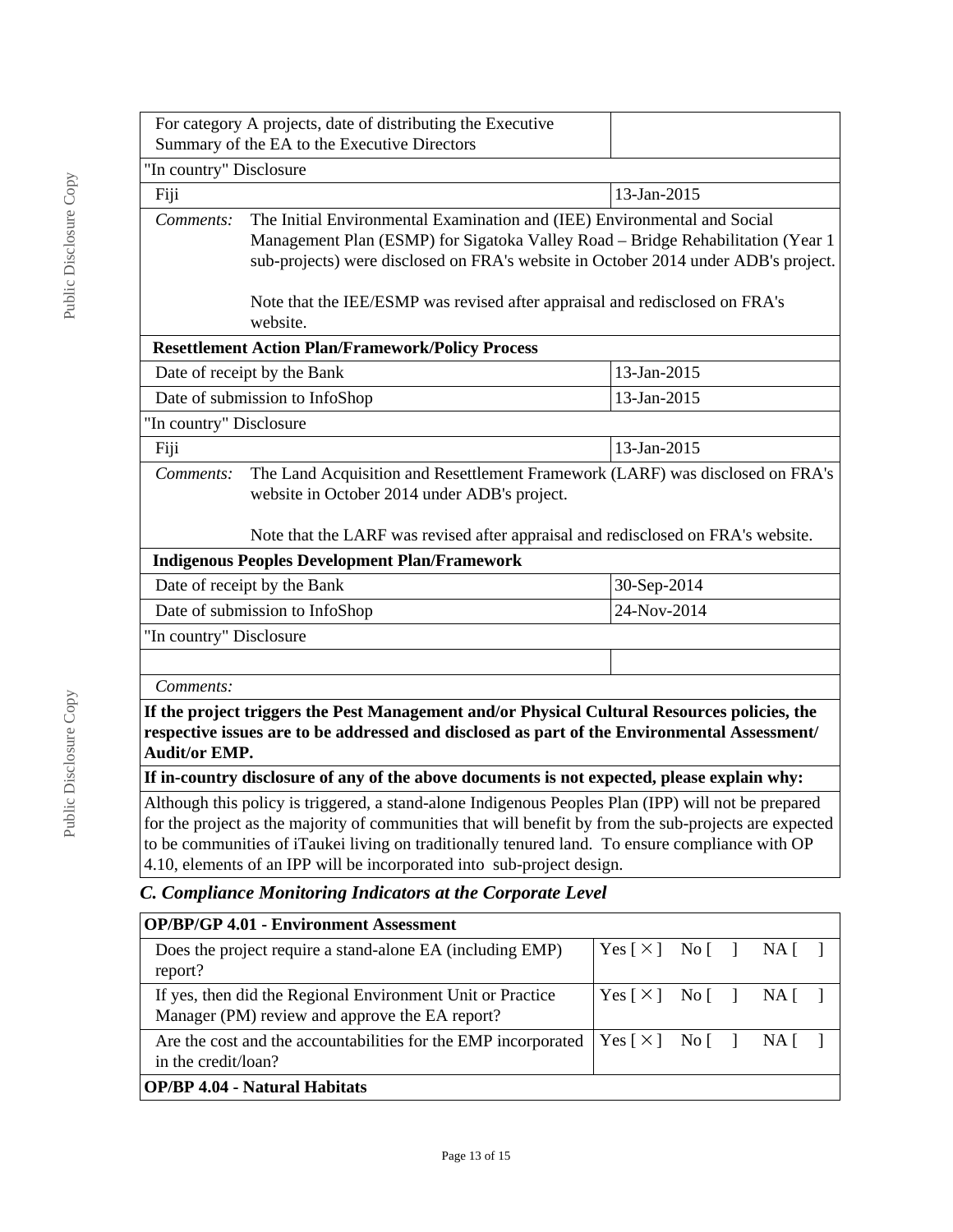| Would the project result in any significant conversion or<br>degradation of critical natural habitats?                                                                                                                                  |                              | Yes $[ ]$ No $[ \times ]$ NA $[ ]$ |                                 |
|-----------------------------------------------------------------------------------------------------------------------------------------------------------------------------------------------------------------------------------------|------------------------------|------------------------------------|---------------------------------|
| If the project would result in significant conversion or<br>degradation of other (non-critical) natural habitats, does the<br>project include mitigation measures acceptable to the Bank?                                               | $Yes \lceil$<br>$\mathbf{I}$ | No [                               | NA[X]                           |
| <b>OP/BP 4.11 - Physical Cultural Resources</b>                                                                                                                                                                                         |                              |                                    |                                 |
| Does the EA include adequate measures related to cultural<br>property?                                                                                                                                                                  | Yes [ $\times$ ]             | No <sub>1</sub><br>$\mathbf{I}$    | $NA$ [                          |
| Does the credit/loan incorporate mechanisms to mitigate the<br>potential adverse impacts on cultural property?                                                                                                                          | Yes [ $\times$ ]             | No [<br>$\mathbf{I}$               | NA <sub>[</sub> ]               |
| <b>OP/BP 4.10 - Indigenous Peoples</b>                                                                                                                                                                                                  |                              |                                    |                                 |
| Has a separate Indigenous Peoples Plan/Planning Framework<br>(as appropriate) been prepared in consultation with affected<br><b>Indigenous Peoples?</b>                                                                                 | Yes $\lceil$<br>$\mathbf{1}$ | No [ $\times$ ]                    | NA [                            |
| <b>OP/BP 4.12 - Involuntary Resettlement</b>                                                                                                                                                                                            |                              |                                    |                                 |
| Has a resettlement plan/abbreviated plan/policy framework/<br>process framework (as appropriate) been prepared?                                                                                                                         | Yes $[\times]$ No $[\ ]$     |                                    | NA [                            |
| If yes, then did the Regional unit responsible for safeguards or<br>Practice Manager review the plan?                                                                                                                                   | Yes $[X]$ No $[$ ]           |                                    | $NA \,$ [                       |
| The World Bank Policy on Disclosure of Information                                                                                                                                                                                      |                              |                                    |                                 |
| Have relevant safeguard policies documents been sent to the<br>World Bank's Infoshop?                                                                                                                                                   | Yes $[\times]$               | No [<br>$\mathbf{I}$               | $NA$ [ ]                        |
| Have relevant documents been disclosed in-country in a public<br>place in a form and language that are understandable and<br>accessible to project-affected groups and local NGOs?                                                      | Yes [ $\times$ ]             | $\rm No~[$<br>$\overline{1}$       | NA [<br>1                       |
| <b>All Safeguard Policies</b>                                                                                                                                                                                                           |                              |                                    |                                 |
| Have satisfactory calendar, budget and clear institutional<br>responsibilities been prepared for the implementation of<br>measures related to safeguard policies?                                                                       | Yes $[\times]$               | No [                               | NA <sub>1</sub><br>$\mathbf{1}$ |
| Have costs related to safeguard policy measures been included $\begin{bmatrix} \text{Yes} \end{bmatrix} \times \begin{bmatrix} \text{No} \end{bmatrix}$ No $\begin{bmatrix} \text{I} & \text{NA} \end{bmatrix}$<br>in the project cost? |                              |                                    |                                 |
| Does the Monitoring and Evaluation system of the project<br>include the monitoring of safeguard impacts and measures<br>related to safeguard policies?                                                                                  | Yes $\lceil \times \rceil$   | $\overline{N_0}$                   | $NA$ [ ]                        |
| Have satisfactory implementation arrangements been agreed<br>with the borrower and the same been adequately reflected in<br>the project legal documents?                                                                                | Yes $\lceil \times \rceil$   | No [                               | $NA$ [ ]                        |

# **III. APPROVALS**

Task Team Leader(s): Name: James A. Reichert

*Approved By*